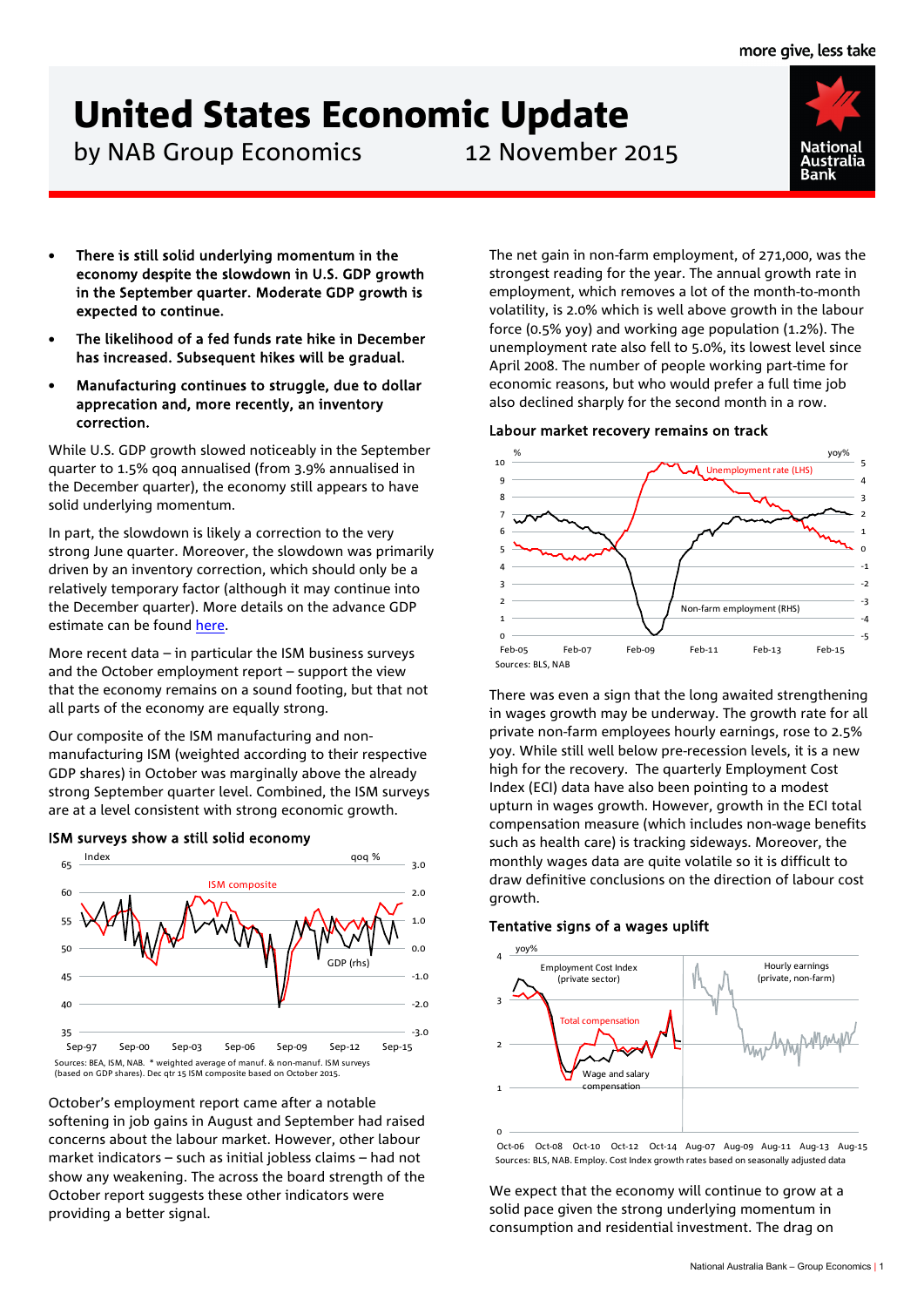business investment from lower oil prices should slow as prices stabilise, although investment from businesses exposed to the U.S. dollar (particularly in manufacturing) will continue to come under pressure. Moreover, the headwind from fiscal policy is largely over.

Another tailwind to the economy has been easing lending standards. However, the latest Federal Reserve Senior Loan Officer Opinion survey suggests that this may be fading. More survey respondents indicated that they tightened lending standards than eased them for Commercial & Industrial and Commercial Real Estate loans, for the first time in several years.

#### Bank lending standards…business easing over?



In interpreting the result, it is worth noting that in the July survey, respondents indicated that for most commercial loan types, standards were generally around or easier than their typical level in the period since 2005. The small net tightening in the October survey would not change this conclusion. Moreover, the October survey was conducted in the aftermath of a major stock market correction so another reading is required to confirm a change to the trend. At the same time, lending standards continue to ease for consumer loans and for home mortgages.

All this adds up to continuing solid domestic final demand. Final sales to domestic purchasers are growing reasonably strongly; it increased by 2.8% over the year to the September quarter (compared to 2.0% for GDP).

However, notwithstanding a neutral impact in the September quarter, net exports are tending to drag on the economy as the tradeable sector faces a loss of competitiveness from a higher dollar and exporters are facing a lack lustre world economy. With further U.S. dollar appreciation expected, this is likely to continue to be the case over the next year.

The rise in the US dollar at least in part reflects the anticipated formal tightening of U.S. monetary policy through increases in the fed funds rate. After the stock market correction in August, we moved our call for the first fed funds rate hike to December. While the Bloomberg market implied probability of a rate hike in December was only around 25% in mid-October, this has since risen to almost 65% in reaction to the Fed's October meeting statement and the October employment report. As a result, long-term bond yields have also increased representing a tightening in financial conditions.



However, yields still remain within the range they have been over the last year. When the Fed does start to move we anticipate they will move rates up only very gradually. After a December rate hike, our forecasts have only a further 75bps of rate increases over 2016, which would take the top of the fed funds rate target band to 1.25%. Moreover, in what are increasingly inter-twinned global financial markets, with some other advanced economy central banks considering loosening policy, we are not expecting major rises in U.S. yields.

Given the combination of tailwinds and headwinds, we expect that the economy will continue to grow at a moderate rate, with growth in 2015 and 2016 anticipated to be similar to that experienced last year (at around 2½%). Growth at this pace will lead to further falls in the unemployment rate, resulting in a build up of inflationary pressures which should move inflation back towards the Fed's 2% target.

#### A solid economy does not mean good news for all

Despite this reasonable overall economic environment, some sectors are struggling. In particular, the impact of the stronger dollar is being felt by the U.S. manufacturing sector. The USD increased by around 17% on a trade weighted basis between July 2014 and October 2015. This represents a loss of competitiveness for exporters and for businesses which compete against imports.

#### Manufacturing struggling



The pressure on the manufacturing sector can be seen in the ISM business surveys. As noted before, our composite measure is quite strong. However this hides a strong nonmanufacturing (services and construction) performance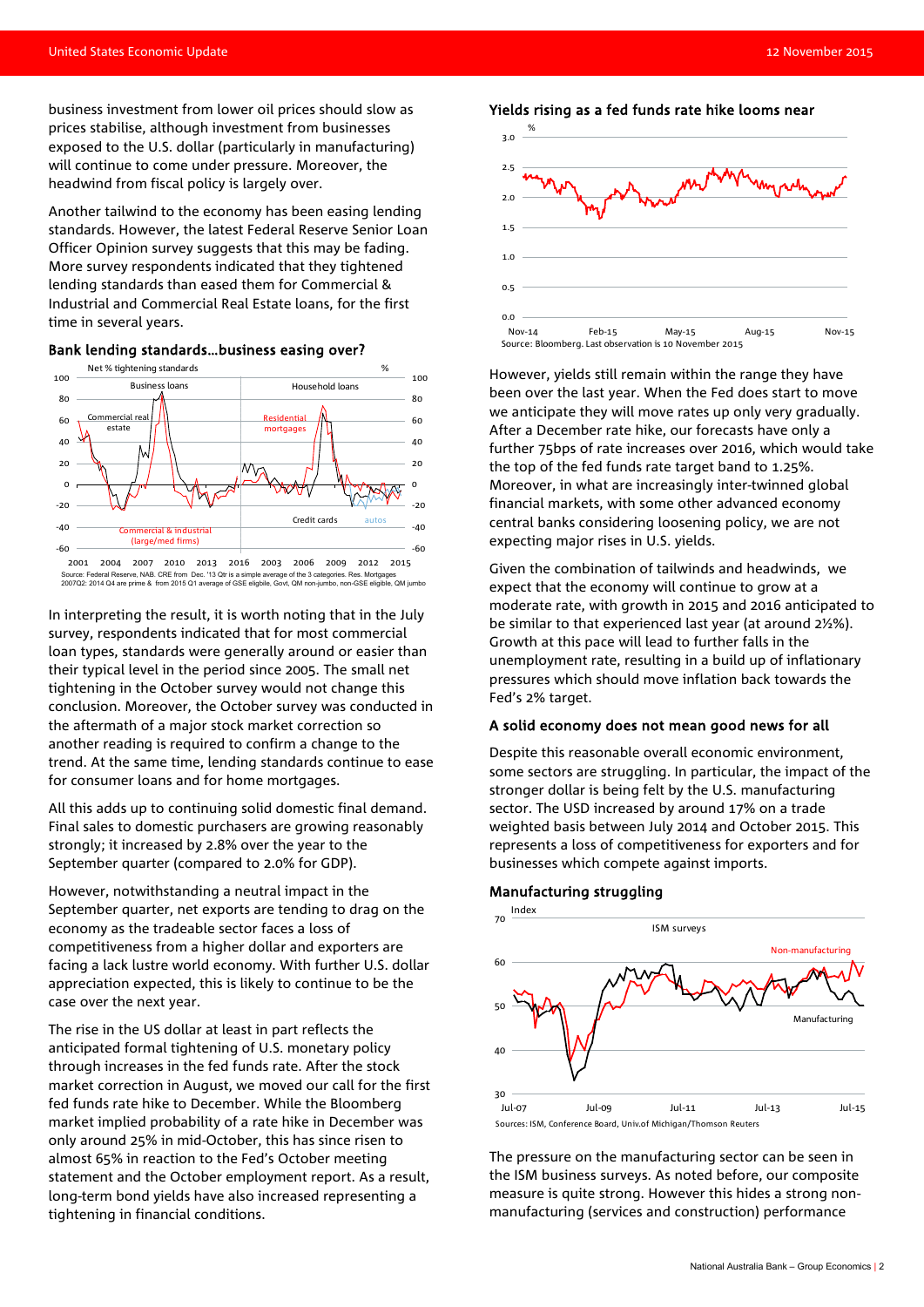while the manufacturing reading is barely above 50 (with 50 indicating a sector neither growing or falling).

To better understand why the manufacturing ISM has declined – and what might happen from here – we have constructed a simple model. Domestic demand growth, manufacturing inventory growth and the dollar are used to explain the ISM. As the chart below shows, the model suggests that there are two main forces at work. The strength in domestic demand has been, and is expected to remain a support. At the same time the dollar has been exerting a powerful drag. This may have peaked, given our outlook for the currency, although stronger expected additional currency appreciation – e.g another 10% from October levels - could easily drive the ISM below 50, as could a continuation of the recent inventory correction. Another reason for the decline in the September quarter was a slowdown in inventory accumulation and while this may continue into the current quarter it shouldn't be more than a transitory factor.

#### Drivers of the manufacturing ISM



Sources: ISM, BEA, Federal Reserve, NAB. Residual components not shown.

This change in the manufacturing sector's fortunes can also be seen in the labour market. Over 2014, manufacturing was contributing to overall jobs growth, as were mining and logging. However, manufacturing employment gains slowed down over the first half of 2015 and more recently employment has declined in the sector.



It is a similar story with mining, although as it is a smaller, and very capital intensive part of the economy, its

contribution to employment growth was only small even when it was growing strongly. Moreover, given the speed and extent of the fall in oil prices, employment in the sector started declining sooner than in manufacturing.

Even during 2014, the main contributor to employment growth was the services sector, and it has remained strong through 2015.

Of course, within the manufacturing sector, there is a wide divergence, as other factors are also at play. For example, the chemical sector is a major user of energy, and would be expected to benefit from the decline in energy prices (particularly natural gas). Certainly, investment in construction in the sector has taken off as can be seen in the chart below, with its share of total manufacturing construction activity rising from around one-third at the start of 2014 to over half in September 2015. Construction investment in the smaller (at least in terms of construction activity) transport equipment category has seen even more rapid growth, but other sectors such as computing/electronics and fabricated metal have seen a fall in construction investment.

#### Manufacturing construction expenditure



#### For more information, please contact

Tony Kelly +613 9208 5049 [antony.kelly@nab.com.au](mailto:antony.kelly@nab.com.au)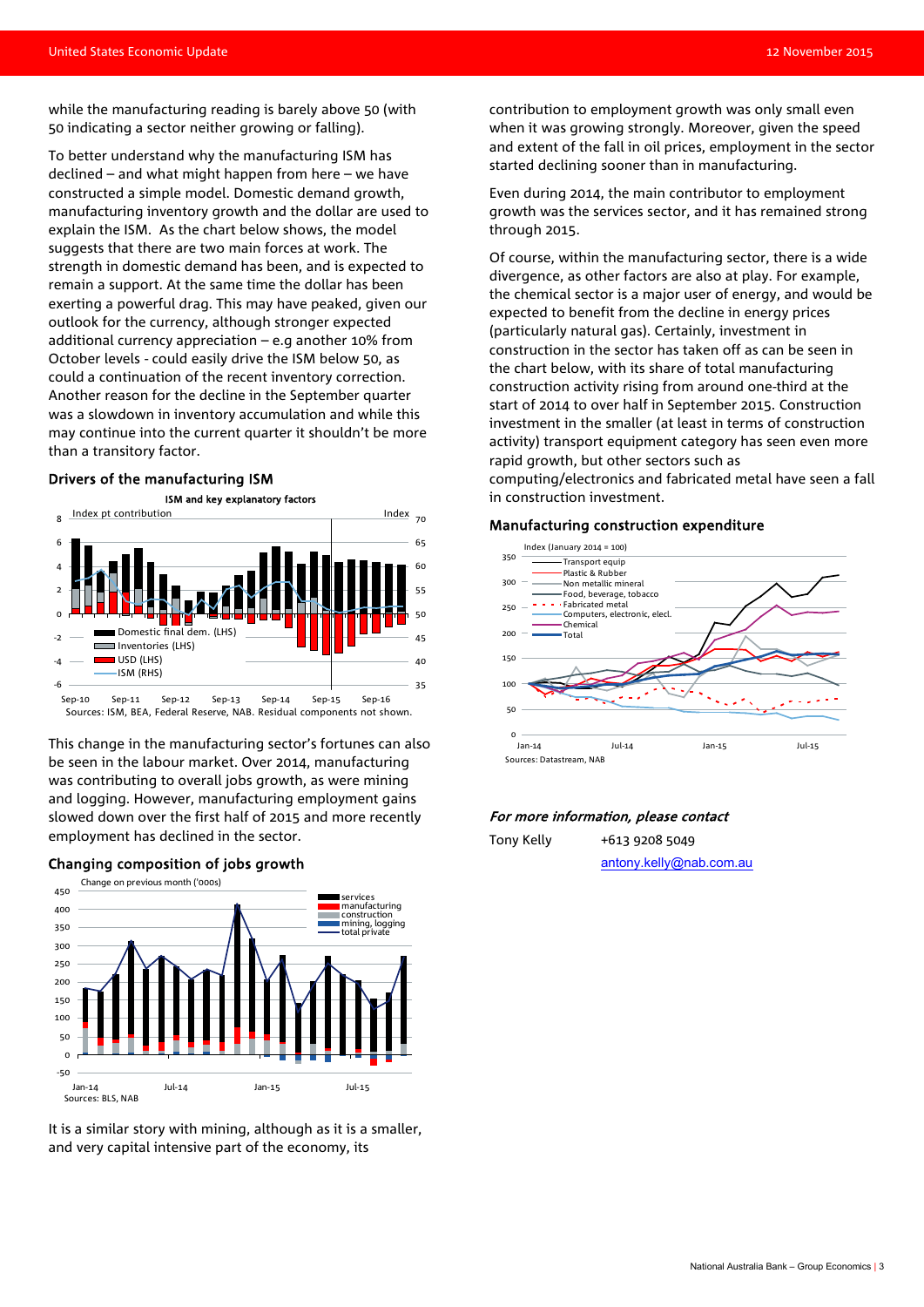# **US Economic & Financial Forecasts**

| Year Average Chng %                     |        |        |        |        |                |                |        |      |                |                |        |
|-----------------------------------------|--------|--------|--------|--------|----------------|----------------|--------|------|----------------|----------------|--------|
|                                         |        |        |        | 2015   |                |                |        | 2016 |                |                |        |
|                                         | 2014   | 2015   | 2016   | Q1     | Q <sub>2</sub> | Q <sub>3</sub> | Q4     | Q1   | Q <sub>2</sub> | Q <sub>3</sub> | Q4     |
| <b>US GDP and Components</b>            |        |        |        |        |                |                |        |      |                |                |        |
| Household consumption                   | 2.7    | 3.2    | 2.8    | 0.4    | 0.9            | 0.8            | 0.7    | 0.7  | 0.7            | 0.6            | 0.6    |
| Private fixed investment                | 5.3    | 4.3    | 5.9    | 0.8    | 1.3            | 0.7            | 1.6    | 1.7  | 1.6            | 1.5            | 1.3    |
| Government spending                     | $-0.6$ | 0.8    | 1.5    | 0.0    | 0.6            | 0.4            | 0.3    | 0.4  | 0.4            | 0.4            | 0.4    |
| Inventories*                            | 0.0    | 0.1    | $-0.2$ | 0.2    | 0.0            | $-0.3$         | 0.0    | 0.0  | 0.0            | 0.0            | 0.0    |
| Net exports*                            | $-0.2$ | $-0.6$ | $-0.4$ | $-0.5$ | 0.0            | 0.0            | $-0.1$ | -0.1 | $-0.1$         | $-0.1$         | $-0.1$ |
| <b>Real GDP</b>                         | 2.4    | 2.4    | 2.5    | 0.2    | 1.0            | 0.4            | 0.6    | 0.7  | 0.6            | 0.6            | 0.6    |
| Note: GDP (annualised rate)             |        |        |        | 0.6    | 3.9            | 1.5            | 2.5    | 2.7  | 2.6            | 2.6            | 2.4    |
| US Other Key Indicators (end of period) |        |        |        |        |                |                |        |      |                |                |        |
| PCE deflator-headline                   |        |        |        |        |                |                |        |      |                |                |        |
| Headline                                | 1.1    | 0.5    | 2.0    | $-0.5$ | 0.5            | 0.3            | 0.2    | 0.5  | 0.5            | 0.5            | 0.5    |
| Core                                    | 1.4    | 1.4    | 1.8    | 0.2    | 0.5            | 0.3            | 0.3    | 0.4  | 0.5            | 0.5            | 0.5    |
| Unemployment rate - qtly average (%)    | 5.7    | 5.0    | 4.6    | 5.6    | 5.4            | 5.1            | 5.0    | 4.8  | 4.7            | 4.6            | 4.6    |
| US Key Interest Rates (end of period)   |        |        |        |        |                |                |        |      |                |                |        |
| Fed funds rate (top of target range)    | 0.25   | 0.50   | 1.25   | 0.25   | 0.25           | 0.25           | 0.50   | 0.50 | 0.75           | 1.00           | 1.25   |
| 10-year bond rate                       | 2.17   | 2.50   | 2.75   | 1.92   | 2.35           | 2.04           | 2.50   | 2.50 | 2.75           | 2.75           | 2.75   |

 **Source: NAB Group Economics**

\*Contribution to real GDP